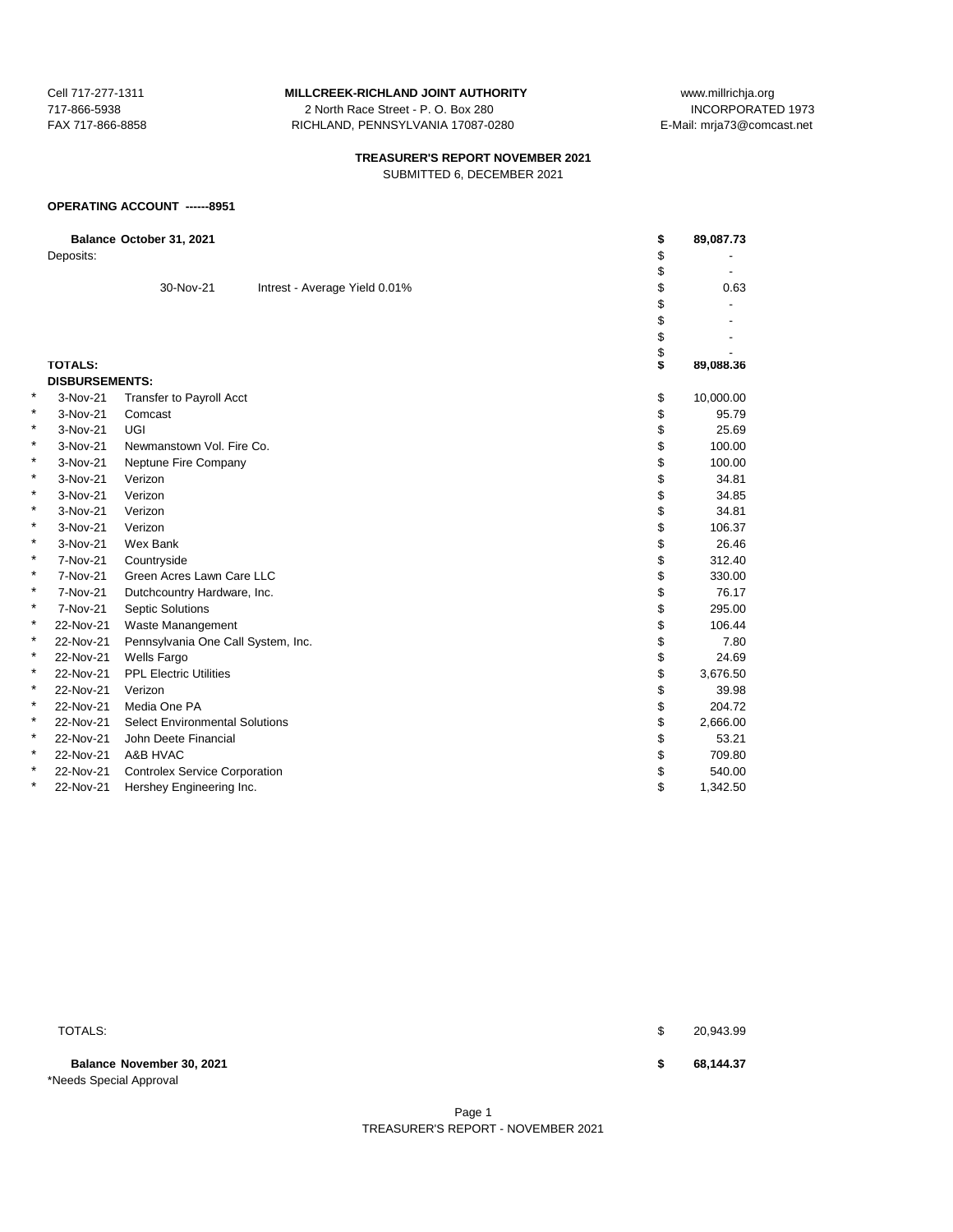## **PAYROLL ACCOUNT ------8944**

| Balance October 31, 2021<br>Deposits:<br>1-Nov-21<br>Transfer from WF Operating Acct<br>30-Nov-21<br>Intrest - Average Yield 0.01%<br><b>TOTALS:</b>                                                                                                                                                                            | \$<br>\$<br>\$<br>\$<br>\$                                                       | 4,128.96<br>10,000.00<br>0.10<br>14,129.06                                                              |
|---------------------------------------------------------------------------------------------------------------------------------------------------------------------------------------------------------------------------------------------------------------------------------------------------------------------------------|----------------------------------------------------------------------------------|---------------------------------------------------------------------------------------------------------|
| <b>Disbursements:</b><br>1-Nov-21<br>Keystone Tax Payment - EIT<br>E-TIDE PA Business Tax<br>1-Nov-21<br>30-Nov-21 Jan Klaus<br>30-Nov-21 Maybelle Morgan<br>30-Nov-21 John Wolgemuth<br>30-Nov-21 Jan Klaus<br>30-Nov-21 Arthur Wealand<br>30-Nov-21 James Bottomley<br>30-Nov-21 Maybelle Morgan<br>30-Nov-21 Rebecca Schnoke | \$<br>\$<br>\$<br>\$<br>\$<br>\$<br>\$<br>\$<br>\$<br>\$<br>\$<br>\$<br>\$<br>\$ | 131.09<br>1,317.99<br>388.26<br>465.06<br>35.27<br>35.27<br>35.27<br>35.27<br>79.02<br>162.67<br>$\sim$ |
| <b>TOTALS:</b>                                                                                                                                                                                                                                                                                                                  | \$<br>\$                                                                         | 2,685.17                                                                                                |
| Balance November 30, 2021                                                                                                                                                                                                                                                                                                       | \$                                                                               | 11,443.89                                                                                               |
| <b>REVENUE ACCOUNT</b>                                                                                                                                                                                                                                                                                                          |                                                                                  |                                                                                                         |
| JONESTOWN BANK AND TRUST COMPANY (JBT) - ------1958                                                                                                                                                                                                                                                                             |                                                                                  |                                                                                                         |
| Balance October 31, 2021                                                                                                                                                                                                                                                                                                        | \$<br>\$                                                                         | 66,648.11                                                                                               |
| Deposits for NOVEMBER 2021 to JBT by Customers<br>SWEEP TO PLGIT Operating Account FROM JBT                                                                                                                                                                                                                                     | \$<br>\$<br>\$                                                                   | 50,691.73<br>110,149.34<br>$\blacksquare$                                                               |
| <b>Disbursements:</b><br>11/3/2021 Returned Payment<br>11/3/2021 Returned Payment Bank Fee<br>Balance November 30, 2021                                                                                                                                                                                                         | \$<br>\$<br>\$<br>\$<br>\$                                                       | 155.00<br>20.00<br>$\overline{\phantom{a}}$<br>7,015.50                                                 |
| <b>ACCOUNT PAYABLE</b><br>John H Wolgemuth<br>Arthur Wealand<br>James Bottomley<br>Jan D. Klaus<br>Maybelle Morgan<br>Rebecca Schnoke                                                                                                                                                                                           | \$<br>\$<br>\$<br>\$<br>\$<br>\$                                                 | 35.27<br>35.27<br>35.27<br>35.27<br>79.02<br>162.67                                                     |

Maybelle Morgan \$ 79.02.<br>Rebecca Schnoke \$ 79.02.02.12 The Second Schnoke \$ 79.02.12 The Second Schnoke \$ 79.02.12 The Second Schnoke \$ Rebecca Schnoke \$

**TOTALS: \$ 382.77**

\$ - \$ - \$ -  $\$\quad$  - $$\mathbb{S}$$  - $\updownarrow$  $\begin{array}{ccc} \text{\$} & & \text{\{\$} \\ \text{\$} & & 382.7 \end{array}$